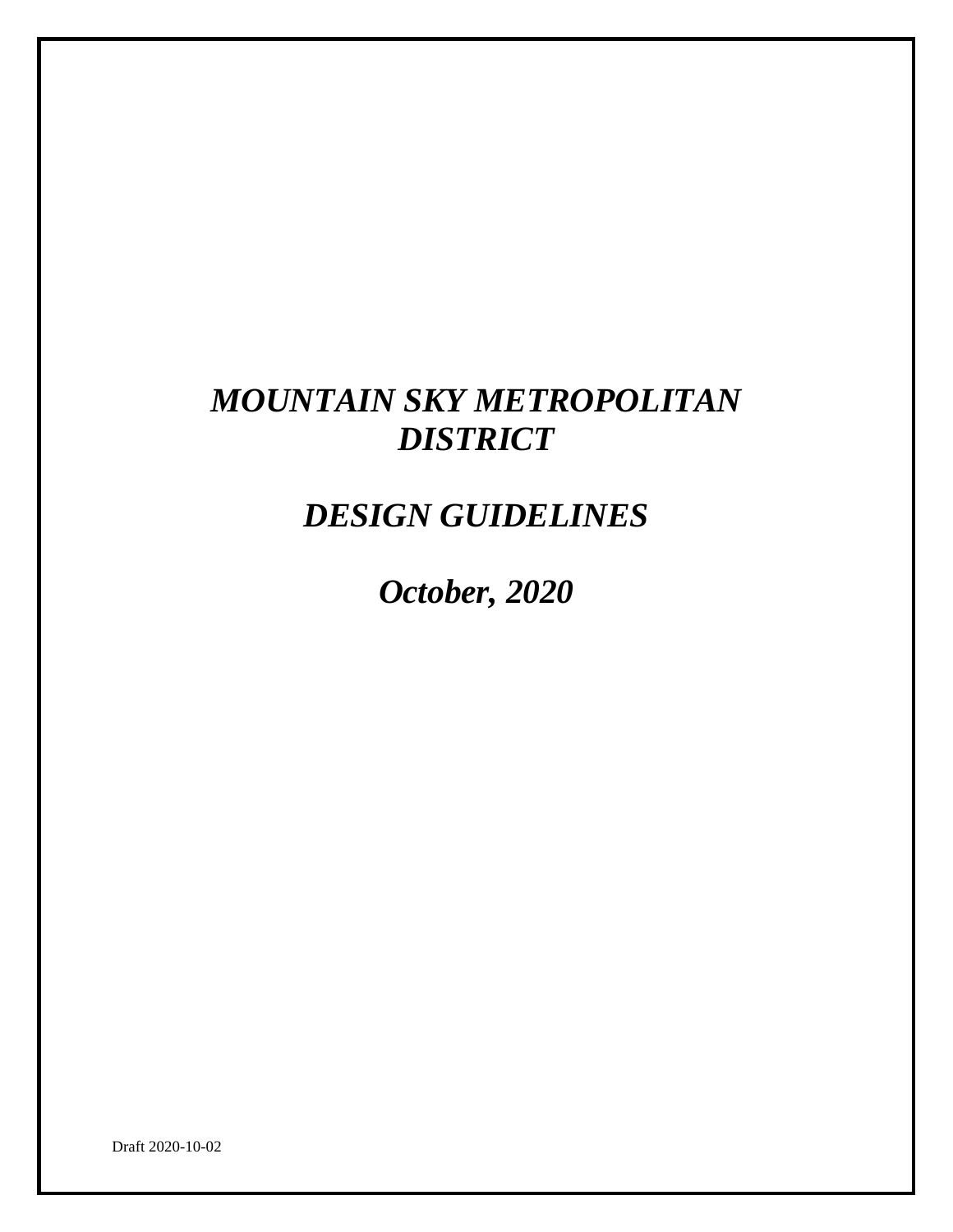#### I. INTRODUCTION

These Guidelines are designed to supplement the Amended and Restated Declaration of Covenants, Conditions, Restrictions and Easements for Mountain Sky Subdivision, recorded on 01/29/2020 at Reception No. 4562332 in the real property records of Weld County, Colorado. Any capitalized terms not defined herein shall have the meaning given in the Declaration and in the event of any actual or apparent conflict between these guidelines and the Declaration, the Declaration shall prevail.

- A. DEFINITIONS The following words, when used in these Design Guidelines (as hereinafter more fully defined), shall have the meaning hereinafter specified:
	- 1. "Architectural Control Committee" or "Design Review Committee" ("ACC") means the committee appointed by the Declarant or by the District to review and approve or deny requests for Proposed Improvements in the Community, as more fully provided in the Declaration.
	- 2. "Board" or "Board of Directors" means the body, regardless of name, designated in the Declaration, the Articles of Incorporation, and the Bylaws of the District to act on behalf of the District.
	- 3. "Common Elements" any real property and Improvements owned or leased by the District other than a Lot which exists for the common use of more than one of the Owners.
	- 4. "Community" means real estate described on Exhibit A and Exhibit B attached to the Declaration, as supplemented and amended from time to time.
	- 5. "Declarant" means FL Mountain Sky LLC, a Colorado limited liability company, and/or any other Person to whom the Declarant may, at any time from time to time, assign one or more of the Declarant's rights (which shall be the extent of the Declarant's rights to which such assignee succeeds); provided, that no assignment of any Declarant rights shall be effective unless such assignment is duly executed by the assignor Declarant and recorded in Weld County, Colorado. The term "Declarant" as used herein includes any entity that results from reorganization or restructuring of the existing entity or the conversion thereof to another form of entity., and who:
		- a) As part of a common promotional plan, offers to dispose of to a purchaser such Declarant's interest in a Lot (as defined in the Declaration) not previously disposed of to a purchaser; or
		- b) Reserves or succeeds to any Special Declarant Right (as defined in the Declaration).
	- 6. "Declaration" means the Amended and Restated Declaration of Covenants, Conditions, Restrictions and Easements for Mountain Sky Subdivision, recorded on 01/29/2020 at Reception No. 4562332 in the real property records of Weld County, Colorado, that create this Community, including any supplements and amendments to those instruments and also including, but not limited to, maps and plats.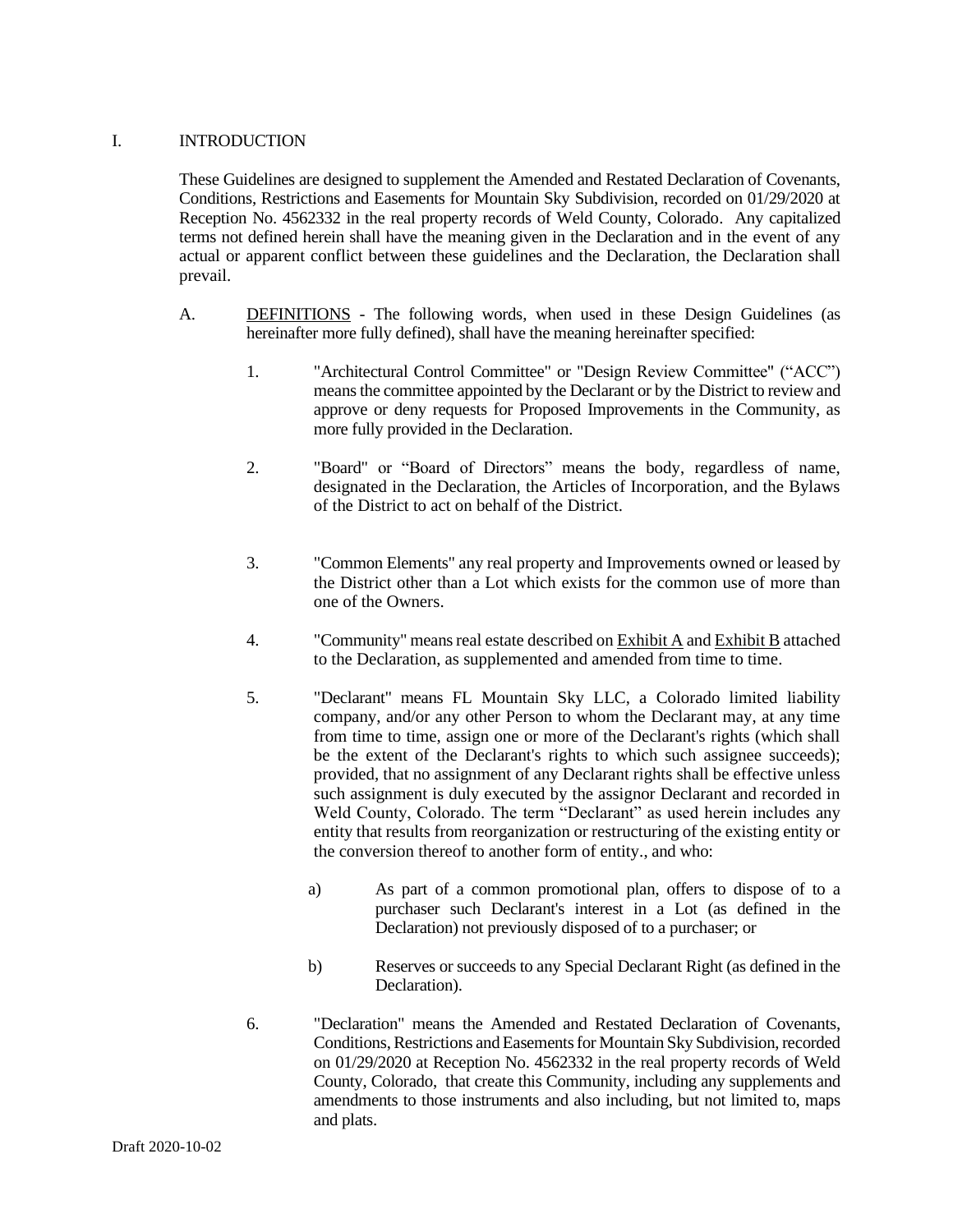- 7. "District" means the Mountain Sky Metropolitan District, its successors and assigns, a quasi-municipal corporation and political subdivision of the State of Colorado.
- 8. "Design Review Application" means the information required to be submitted to the ACC by an Owner seeking approval of Proposed Improvement(s) to their Home or Lot from the ACC, as required pursuant to the Declaration and these Design Guidelines. See Section III. PROCEDURES FOR ACC APPROVAL of these Design Guidelines for further information.
- 9. "Design Guidelines" means these Design Guidelines, as such may be amended from time to time by the ACC with the advice of the Board.
- 10. "Existing Improvement" means an Improvement which has been constructed, erected, placed, planted, applied, or installed on a Lot or a Home in the Community prior to the date these Design Guidelines are adopted.
- 11. "Home" means a residence that has been built, or is to be built, on a Lot that is in the Community.
- 12. " Improvement(s)" shall mean and include the following: (a) the construction, installation, alteration, demolition in whole or in part, or expansion of any exterior improvement, building, structure, appurtenance, or other improvements, including, but not limited to, buildings, outbuildings, swimming pools, tennis courts, patios, patio covers, awnings, solar collectors, painting or other finish materials on any visible structure, additions, walkways, sidewalks, trails, bridges, sprinkler systems, garages, driveways, parking areas, fences, including gates in fences, basketball backboards and hoops, swing-sets or other play structures, screening walls, retaining walls, stairs, decks, exterior light fixtures, poles, signs, exterior tanks, utilities, facilities, pipes, lines, and exterior air conditioning, cooling, heating and water softening equipment, if any; (b) the staking, clearing, grading, excavation, filling or similar disturbance to the surface of the land, including without limitation any change of grade, change of ground level, change of drainage pattern, or change of stream bed or course, ditch improvements, drainage, retention and detention ponds or facilities, storm sewer and other collection facilities; (c) all initial planting of and subsequent material modifications to landscaping, hedges, windbreaks, berming, plantings, trees, shrubs, flowers, vegetables, sod, gravel, bark, and all planting, clearing or removing of trees, shrubs, grass or perennial plants, but in each instance excluding removal of dead or diseased plants and trees and excluding any replacement that is substantially similar to the item being replaced; (d) any change or alteration to the exterior appearance of Improvements previously approved by the ACC, including any change in finish material, color or texture; (e) the repainting and resurfacing of exterior surfaces of structures, including roofing materials, gutters, downspouts, drainspouts, exterior siding or stucco finish, entry doors, windows, trim around doors and windows, surfaces of garage doors, external vents and flues and glass surfaces, exclusive of any replacement that is substantially identical to the item being repainted or resurfaced; and (f) reconstruction of any structures.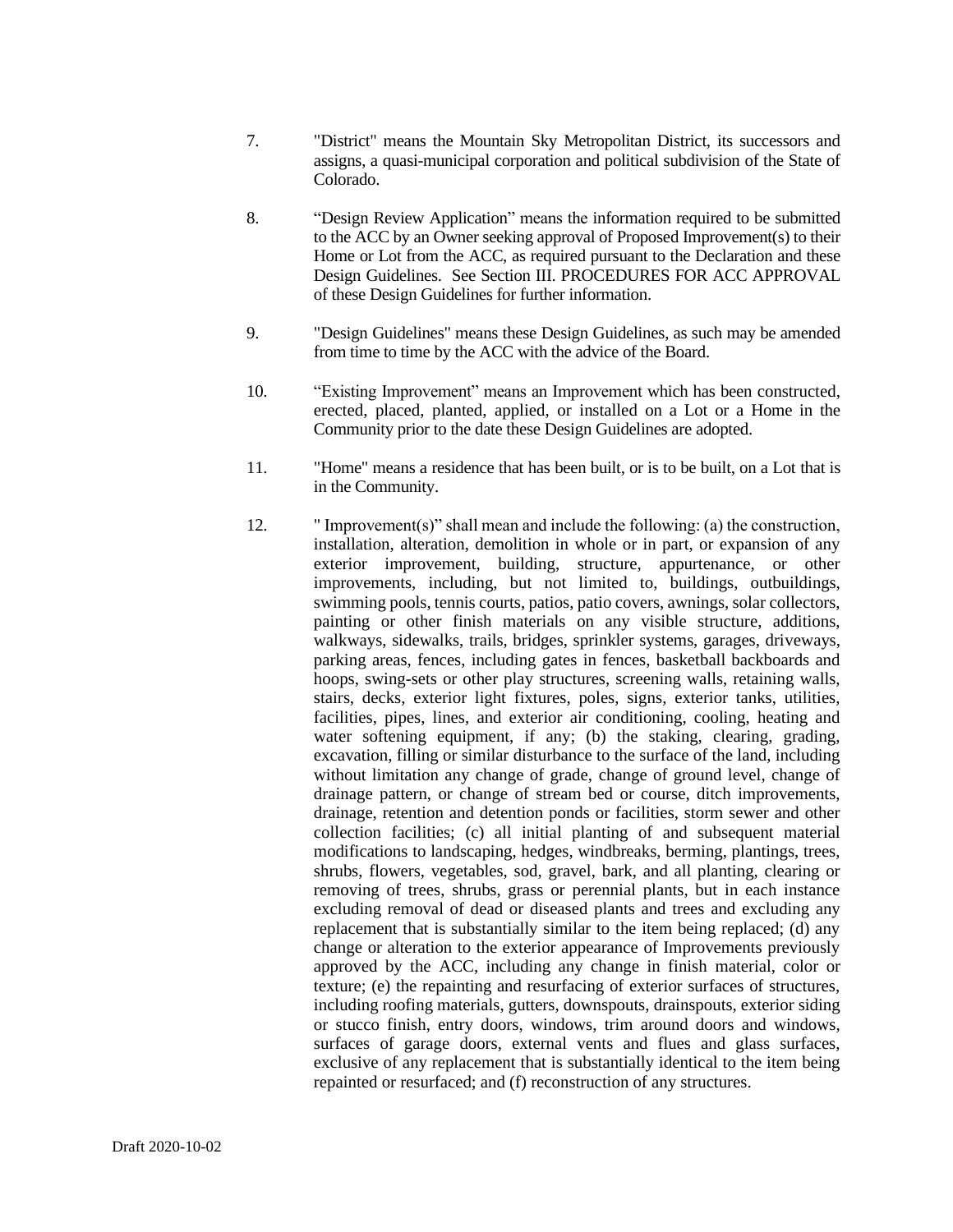- 13. "Lot" means each platted lot that is specifically described on Exhibit A to the Declaration, as the same may be subdivided or replatted from time to time (and "Lot" shall include all lots created as a result of such subdivision or replatting), and any other platted lot(s) that may hereafter annexed to this Declaration as provided in Section 13.4, with the exception of the Common Elements and any publicly dedicated property. For purposes of these Design Guidelines a Lot may be further defined as any separate lot, plot of land, or parcel of land, which is contained in the Community, and on which a Home is located or is planned to be constructed or located.
- 14. "Owner" means each fee simple title holder of a Lot, including, the Declarant, Builder, or other Person who owns a Lot, but does not include a Person having an interest in a Lot solely as security for an obligation. There may be more than one Owner of a Lot.
- 15. "Proposed Improvement" means any Improvement which has not yet been constructed, erected, placed, planted, applied, or installed and includes demolition or removal of any building or other structure, and also includes any change of the exterior appearance of a building or other Existing Improvement.
- B. GOAL OF DESIGN GUIDELINES The overall objective of these Design Guidelines is to serve as a uniform guide for both Owners and the members of the ACC in their efforts to maintain and enhance our carefully designed Community. These Design Guidelines are not intended to be all-inclusive or exclusive, but rather they are intended to assist Owners in their efforts to make Improvements within the Community and to maintain a well-kept Community in order to protect and enhance the economic property, aesthetic values, and the overall desirability of the Homes within our Community by conforming to and harmonizing with the existing surroundings, residences, landscaping, and structures.
- C. AUTHORITY OF THE DESIGN REVIEW ACC The Declaration addresses the authority of the ACC and, among other things, vests the ACC, with the advice of the Board of Directors, with the following authority:
	- 1. To enact, issue, promulgate, modify, amend, repeal, re-enact, and enforce the architectural or design Guidelines, guidelines, rules, and regulations to interpret and implement the provisions of the Declaration;
	- 2. To review Design Review Applications and to take action to approve or deny Proposed Improvements within the Community; and
	- 3. To interpret these Design Guidelines by exercising its reasonable judgment to achieve the end that all Proposed Improvements conform to and harmonize with the existing surroundings, residences, landscaping, and structures.
- D. CONTENT OF DESIGN GUIDELINES These Design Guidelines establish certain acceptable designs for different types of Proposed Improvements to residential property in the Community and are intended to assist the Owners. Prior to installation or commencement of construction, all Proposed Improvements, except those constructed by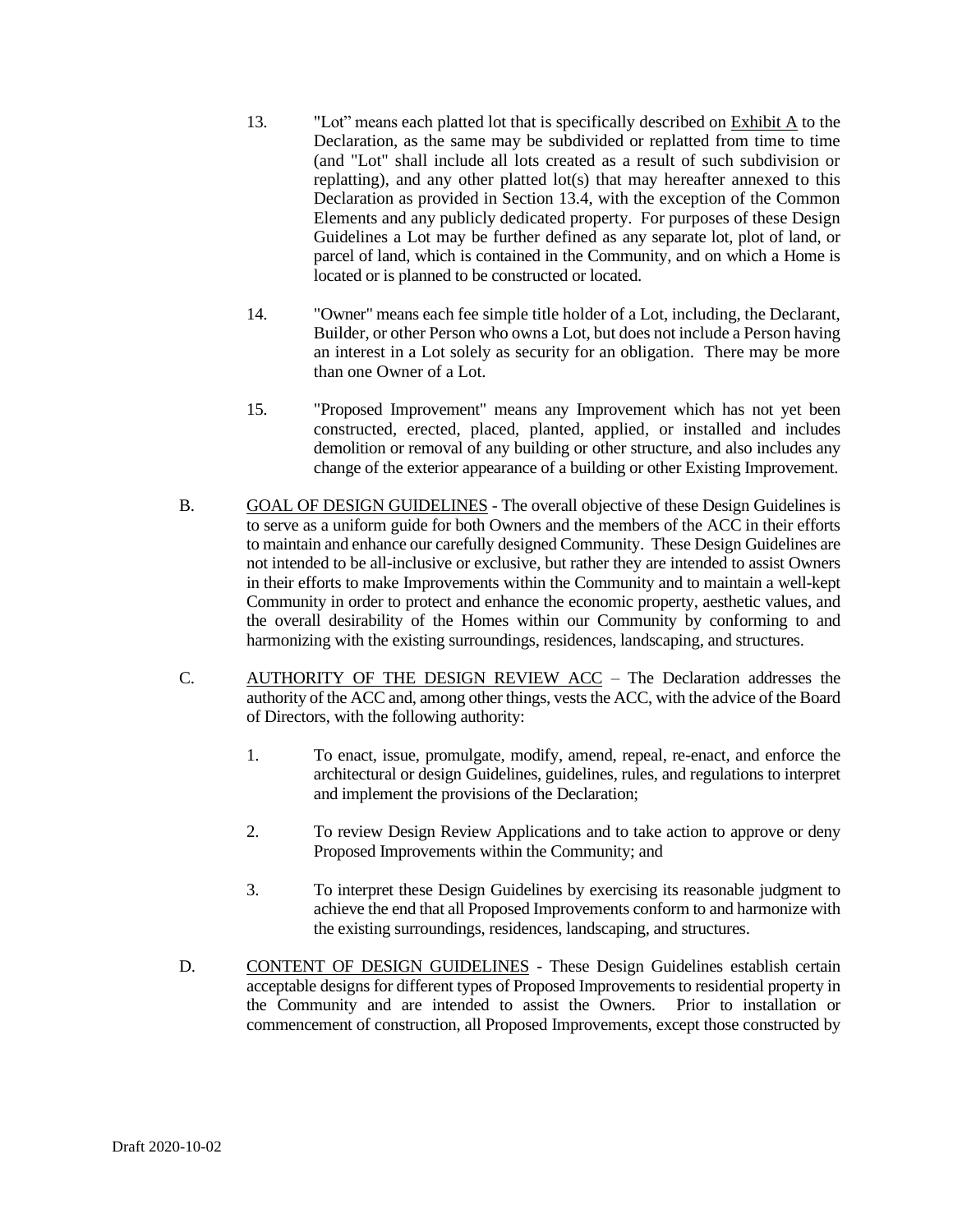the Declarant, must be submitted to the ACC for review and approval pursuant to the procedures set forth in the Declaration and these Design Guidelines.

These Design Guidelines contain:

- 1. The introductory material;
- 2. A list of specific types of Proposed Improvements which Owners might wish to make, with specific information as to each of these types of Proposed Improvements; and
- 3. A summary of the procedures to follow when submitting a Design Review Application for a Proposed Improvement to and seeking approval from the ACC.
- E. EFFECT OF THE DECLARATION Each Owner should become familiar with the Declaration. These Design Guidelines and procedures are supplementary to all of the terms and provisions of the Declaration, and shall remain in full force and effect. In the event of any actual or apparent conflict between these procedures and the Declaration, the Declaration shall prevail.
- F. EFFECT OF GOVERNMENTAL AND OTHER REGULATIONS Use of any property and any Improvements in the Community must comply with applicable building codes and other governmental requirements and regulations. Approval and permits from the City of Fort Lupton shall be obtained where required. Approval by the ACC will not constitute assurance that Existing Improvements or Proposed Improvements comply with applicable governmental requirements and regulations, or that a permit or approvals are not also required from applicable governmental bodies. For information about City of Fort Lupton's requirements, Owners should write or call the City of Fort Lupton's Building Department.
- G. INTERFERENCE WITH UTILITIES In planning Proposed Improvements, Owners are responsible for locating all water, sewer, gas, electric, telephone, cable television, irrigation lines, and other utility lines and easements. Owners should not make any Proposed Improvements over such easements without also obtaining the consent of the utility involved. Owners will be responsible for any damage to utility lines. Underground utility lines and easements can usually be located by contacting the Utility Notification Center of Colorado at 1-800-922-1987.

# II. SPECIFIC TYPES OF IMPROVEMENTS - DESIGN GUIDELINES

### A. GENERAL

- 1. The following alphabetical list provides pertinent information related to a wide variety of specific types of Proposed Improvements which Owners and builders typically consider installing on their Homes or Lots.
- 2. Unless otherwise specifically stated, Owner shall submit a Design Review Application to the ACC for a Proposed Improvement and the written approval of the ACC shall be obtained prior to any construction of the Proposed Improvement.
- 3. Proposed Improvements which are not specifically listed in this Section II. of the Design Guidelines require ACC approval**.**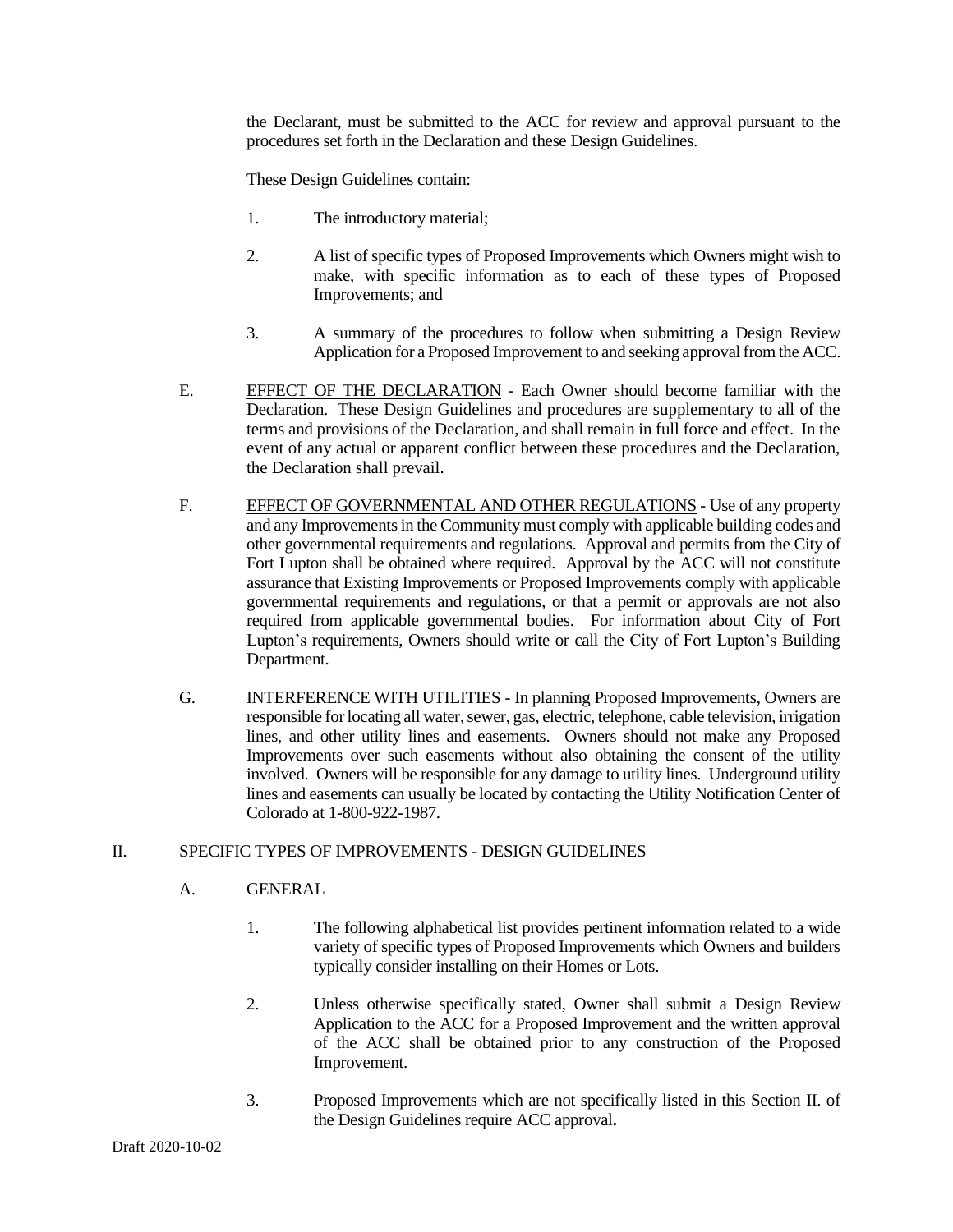- 4. The architectural style of a Proposed Improvement shall be consistent with the style and character of the Homes and Lots built in the same general area of the Community. The ACC in its sole discretion shall determine such consistency.
- B. ADDITIONS AND EXPANSIONS ACC approval is required. Owners must follow the Design Review Application process as specified in Section III of these Design Guidelines. Additions or expansions to the Home are considered to be major Proposed Improvements requiring the submission of detailed plans and specifications, including description of materials to be used, and plan and elevation drawings showing dimensions, setbacks, roof slopes, etc. Additions and expansions must be of the same architectural style and color as that of the Home. All work is subject to obtaining required permits from the City of Fort Lupton.
- C. ADDRESS NUMBERS ACC approval is required to relocate the existing address numbers to a position different from that originally installed by the builder. Any additional address numbers must have approval from the ACC.
- D. ADVERTISING See Signs.
- E. AIR CONDITIONING EQUIPMENT ACC approval is required. Air conditioning equipment must be ground-mounted and installed in the rear or rear one half  $(½)$  of the Home or side yard, and must be behind the wing fence. The equipment must not be visible from the street right-of-way and must be screened from view. It should be installed in such a way that any noise to adjacent Homes is minimized. Installation of air conditioning equipment on the roof of the Home or in a window of the Home will not be permitted.
- F. ANIMALS No animals, livestock, birds, poultry, reptiles or insects of any kind shall be raised, bred, kept or boarded in the Property; provided, however, that the Owners and residents of each Lot may keep a reasonable number of bona fide household pets (including dogs, cats or other domestic animals), so long as such pets are not kept for any commercial purpose and are not kept in such number or in such manner as to create a nuisance to any resident of the Property. All household pets shall be controlled by their Owner and shall not be allowed off the Owner's Lot except when properly leashed and accompanied by the Owner or his or her representative, who shall be responsible for collecting and properly disposing of any animal waste. The Enforcement Committee shall have, and is hereby given, the right and authority to determine in its sole discretion that dogs, cats or other household pets are being kept for commercial purposes or are being kept in such number or in such manner as to be unreasonable or to create a nuisance; or that an Owner or resident is in violation of the leash laws of the applicable jurisdiction or other applicable governmental laws, ordinances, or other provisions related to household pets; or that an Owner or resident is otherwise in violation of the provisions of this Section. In any such case, the Enforcement Committee may take such action(s) as it may deem appropriate. An Owner's right to keep household pets shall be coupled with the responsibility to pay for any damage caused by such pets, as well as any costs incurred as a result of such pets.
- G. ANTENNAS Except as may otherwise be permitted by the ACC, no exterior radio antenna, television antenna, or other antenna, satellite dish, or audio or visual reception device of any type shall be placed, erected or maintained, except inside a residence or otherwise concealed from view; provided, however, that any such devices may be erected or installed by the Declarant (or by any builder with the express written consent of the Declarant) in connection with the sale or rental of Lots, or otherwise in connection with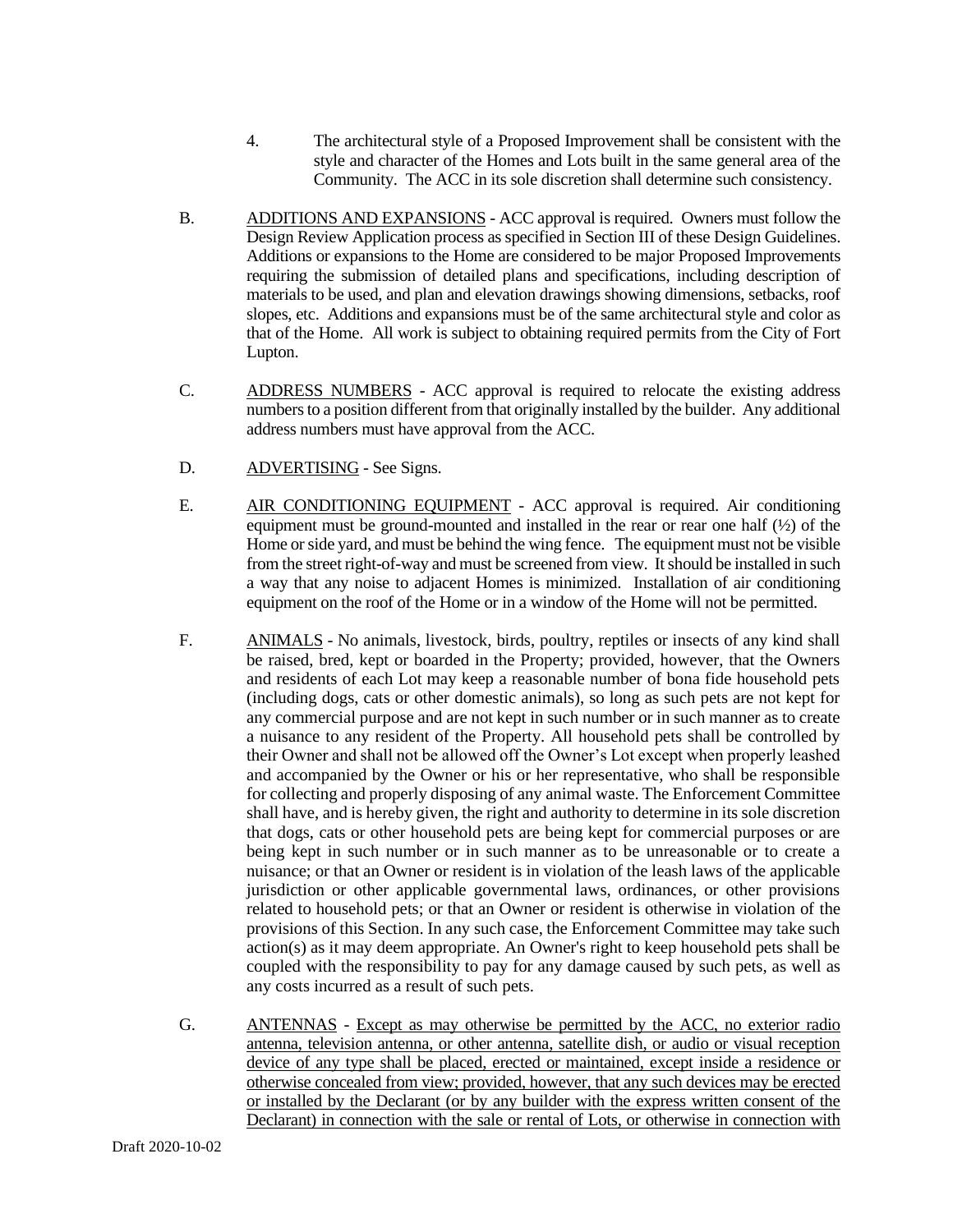development of or construction on the Property; and provided further, however, that the requirements of this subsection shall be subject to the Telecommunications Act of 1996 and applicable regulations, as amended from time to time..

- H. ARTIFICIAL TURF Neither artificial turf nor any other floor covering shall be used on the **front porch**, patio, or any balcony or in the front yard of any lot.
- I. **AWNINGS** See Overhangs.
- J. BALCONIES Not permitted.
- K. BASKETBALL BACKBOARDS ACC approval is required. If the basketball hoop is garage or pole mounted, the backboard and support structure should be clear or painted the same color of the house, unless otherwise approved by the ACC. Garage-mounted backboards in the front yard may not project more than two feet (2') from the front of the garage. Pole-mounted basketball backboards must have a black or galvanized steel pole and must be installed midway between the front of the house and the sidewalk. Rims and nets on all types of basketball units must be maintained in a neat and clean appearance. Temporary basketball backboards are also acceptable but must be placed in such a manner that they do not block sidewalks and pedestrian walkways and are not placed in the streets.
- L. BOATS See Motor Home Vehicles.
- M. BUG ZAPPERS Approved subject to compliance with the Declaration.
- N. BUILDING HEIGHT Any alteration to the height of the Home or other building on the Lot requires ACC approval and must comply with applicable building codes and zoning regulations established by City of Fort Lupton.
- O. CABLE TV ANTENNAS See Antennas.
- P. CAMPERS See Motor Home Vehicles.
- Q. CARPORT Not permitted.
- R. CIRCULAR DRIVES See Driveways.
- S. CLOTHESLINES AND HANGERS Not permitted.
- T. CLOTH OR CANVAS OVERHANGS See Overhangs.
- U. COLOR See Painting.
- V. CORNER VISIBILITY Compliance with the City of Fort Lupton's intersection sight distance criteria required.
- W. DECKS ACC approval is required. Decks must be constructed of wood or other material matching the material of the Home and, if painted, must match the color scheme of the Home, unless otherwise approved by the ACC. Decks must be installed as an integral part of the Home and patio area. Construction of decks over easement areas is not permitted. Two story decks are not permitted. Proposed dimensions and location of the deck must be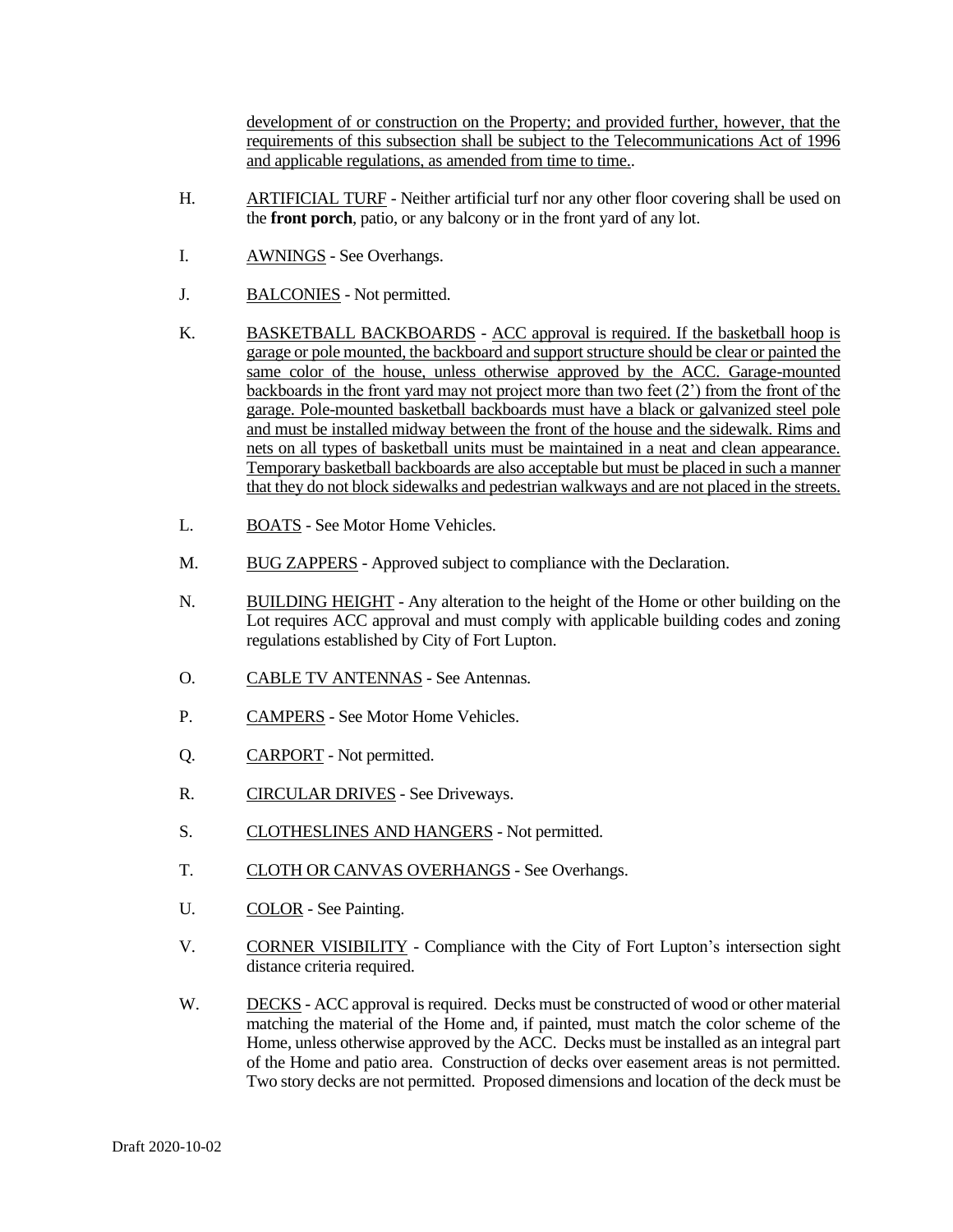submitted on drawings to the ACC. The ACC will consider Lot size as a factor in review of deck Design Review Applications.

- X. DOG RUNS No drying yards, service yards, wood piles, storage areas or chain-linked (or other) dog runs, shall be so located as to be visible from a street or from the ground level of any Lot. Dog runs shall not be located within five (5) feet from any property line, and shall be screened by approved materials so that the dog therein is not visible from neighboring Lots. "Invisible" electric fences shall generally be permitted along property lines.
- Y. DOORS ACC approval is required for the addition or replacement of storm or other type doors to a Home, including security doors. The material shall match existing colors of the Home. Security window bars are not permitted. The approved existing colors will be white, black, and the approved Home colors.
- Z. DRAINAGE Modification or impeding the flow of drainage is prohibited. See Section 8.4. of the Declaration for further information.
- AA. DRIVEWAYS Modifications to the original driveway and circular drive additions require ACC approval and must be aesthetically pleasing and in conformance with the overall look of the Community. Colored concrete is not approved for driveway modifications. Driveways may not be painted. Modifications to the driveway may not exceed **three feet (3')** in width on one side. Widening the driveway for extra parking space is not permitted. Asphalt extensions are not permitted. Parking in rear or side yards is not permitted.
- BB. EXTERIOR LIGHTING See Lights and Lighting.
- CC. EXTERIOR MATERIALS ACC approval is required. The only acceptable exterior building materials are high-quality hardboard siding, brick, stone, or other harmonious materials utilized for accent or Home details as approved by the ACC.
- DD. FENCES ACC approval is required.
	- 1. General Fences, walls, brick columns, and entrance monuments (individually and collectively "Fences") constructed by developer or builder along or abutting Lot lines, arterial streets, collector streets, or local streets may not be removed, replaced, or altered, including adding a gate, without approval of the ACC. Perimeter Fences may not have gates or removable sections of any sort. There can be no rear or side yard access through perimeter Fences. If any such Fences constructed by developer or builder which are located upon an Owner's Lot are damaged or destroyed by Owner or Owner's agents, guests, invitees, or tenants, the Owner shall repair and recondition the same at the Owner's expense.
	- 2. Please note the following on fencing:
		- a) Three-rail fencing between the homes will be on the property line and will be the responsibility of each homeowner to maintain.
		- b) Three-rail fencing in the right of way (ROW) is the responsibility of the homeowner to maintain.
	- 3. Drainage It is important to remember that certain drainage patterns may exist along or under existing or proposed Fence locations. When constructing a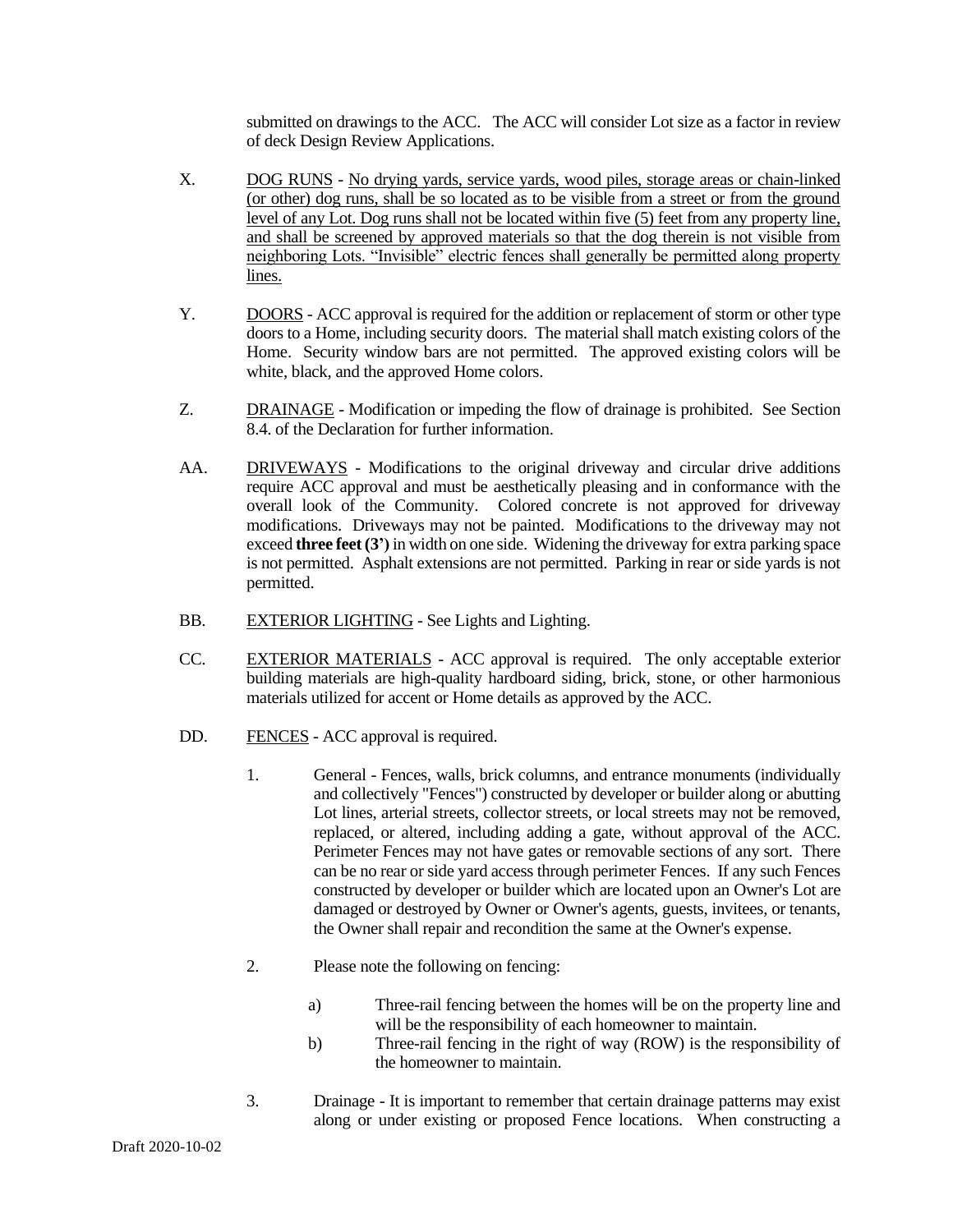Fence, be sure to provide for a space between the bottom of the Fence and the ground elevation so as not to block these drainage patterns.

- 4. Design Fences may not be constructed without ACC approval. All Fences must be constructed of cedar. All Fences must adhere to any sight triangle regulations of City of Fort Lupton.
	- a) Fences or Screening Located within Lot Line Must be an integral part of the landscape design.
	- b) Double Fences Not permitted, except see Dog Run. Double Fences are not the same as double facing. Check with the ACC.
	- c) Side yard Fences may not extend past the front corner of the Home.
	- d) Front yard fencing not permitted.
	- e) Fence staining Owners must use **Behr Stain - Natural No. 500.** No other color or type of stain is permitted. **District fencing may not be stained.**
	- f) Gates ACC approval is required. **Double gates are not permitted. Gates opening to the street (other than installed by builder) or open space are not permitted.**
	- g) Any Fence that is constructed inside the property line is deemed to automatically grant an easement to all adjacent neighbors so that they may join the fence, and the Owner joining to the fence agrees to maintain the easement area. If requested, the Owner agrees to provide a document confirming granting of such easement.
	- h) Cluster Mailboxes Fences bordering cluster mailboxes must allow three and a half feet to four feet  $(3 \frac{1}{2})$  to 4') of clearance behind the cluster box to allow for mail delivery.
- 5. No plastic or metal chicken wire, hog wire, barbed wire, chain link, or strand wire will be allowed without approval by the ACC. All property line Fence height differentials must be treated with a transition Fence similar in design to that shown on attached Figures for solid fences.
- 6. Fences shall not be constructed within right-of-way areas or side Lot easements and, therefore, must be set back from the sidewalk the distances established in City of Fort Lupton's requirements.
- 7. Maintenance Responsibility Deteriorated materials must be replaced by the Owner with materials identical to the original in quality, quantity, and design.
- EE. FLAGPOLES ACC approval is required. Only one (1) flagpole per Lot will be permitted.
- FF. GARBAGE CONTAINERS AND STORAGE AREAS See Trash Containers.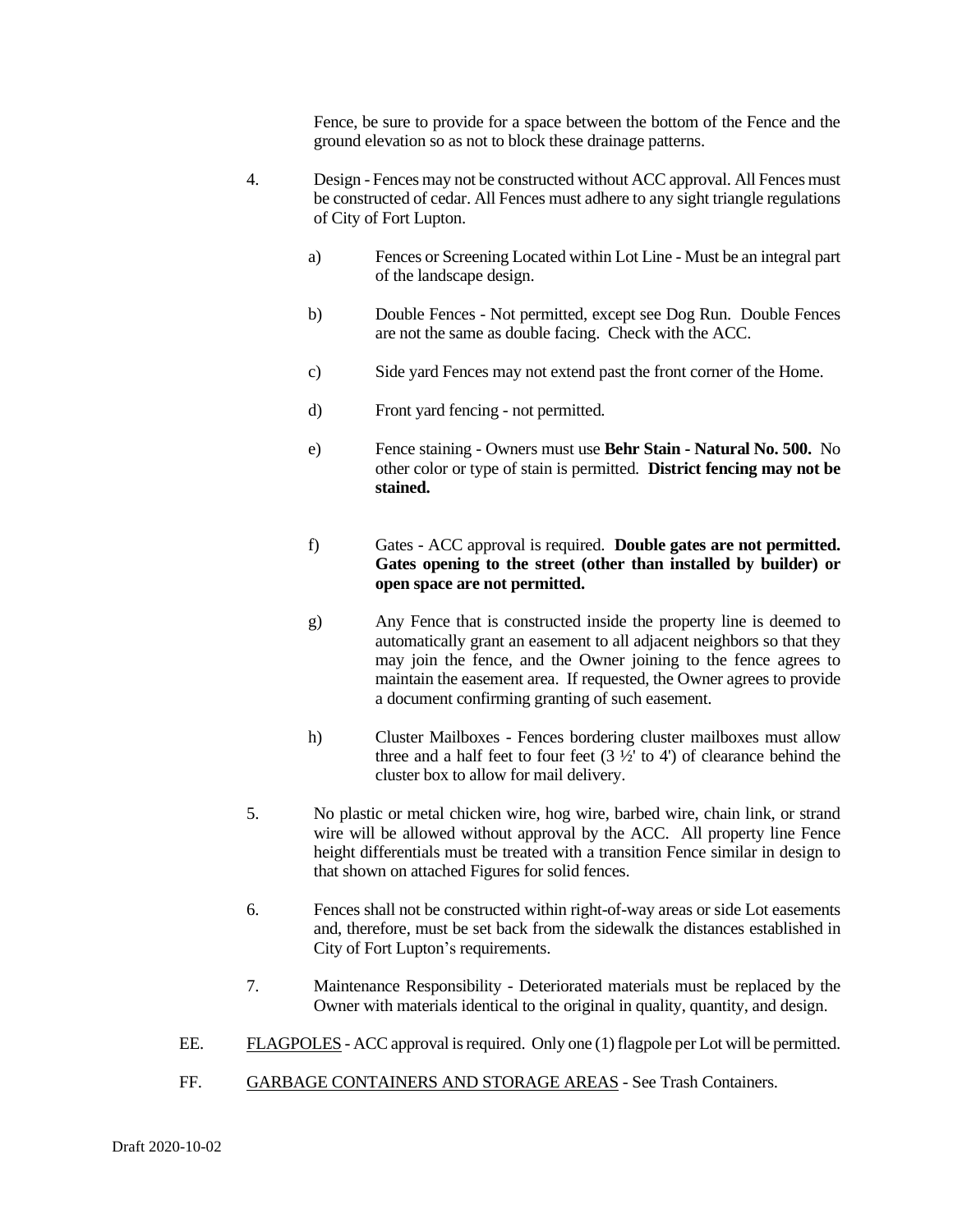- GG. GRADING AND GRADE CHANGES See Drainage.
- HH. GREENHOUSE WINDOWS ACC approval is required.
- II. HANGING OF CLOTHES See Clotheslines and Hangers.
- JJ. HOT TUBS ACC approval is required. Design must include the hot tub as an integral part of the deck or patio area and of the rear yard landscaping. Hot tub must be in the rear yard. When fencing is required by city code, the fencing type and style is to be submitted to the ACC for approval.
- KK. HOLIDAY DECORATIONS All seasonal decorations may not be installed more than thirty (30) days prior to a holiday and must be removed within thirty (30) days following that particular holiday or celebration. Consideration of neighbors should be exercised when decorating for any occasion.
- LL. HOME NUMBERS See Address Numbers.
- MM. IRRIGATION SYSTEMS Underground manual or automatic irrigation systems will not require approval of the ACC. Such systems should not be installed within five feet (5') of the foundation.
- NN. JACUZZI See Hot Tubs.
- OO. JUNK VEHICLES See Motor Home Vehicles.
- PP. LANDSCAPE AND MAINTENANCE ACC approval is required. The Owner of each Lot shall install landscaping on such Lot within one hundred eighty (180) days after acquisition of such Lot by such Owner if said acquisition occurs between April 1 and October 1; if said acquisition does not occur between such dates, then landscaping shall be installed by Owner before the following October 1. A MAXIMUM OF 950 SQUARE FT. OF IRRIGATED TURF PER LOT PER THE TOWN IS PERMITTED.
	- 1. Landscaping shall follow all requirements of the City of Fort Lupton.
	- 2. Gravel, rock, and/or soil piles left in front or on visible side yards of parcels, or on the driveway shall be left no longer than a period of fifteen (15) days. Gravel, rock, and/or soil piles are not permitted on the street.
	- 3. Delivery and placement of landscape materials shall not damage greenbelt, entry, or median areas. Delivery trucks are not allowed to cross the greenbelt, entry, or median areas (to avoid sprinkler and landscape damage). If this regulation is violated and damage to the Common Elements results, the Owner will be held financially responsible for repairing the damage caused by the Owner or the Owner's agent, guest, invitee, or tenant.
	- 4. Irrigation and plant material shall not be allowed in any soil nail wall area. The ACC shall have the discretion to approve the installation of irrigation and/or plant material in any soil nail wall area on a case by case basis subject to these Design Guidelines and to the approval of a trade professional chosen by the ACC.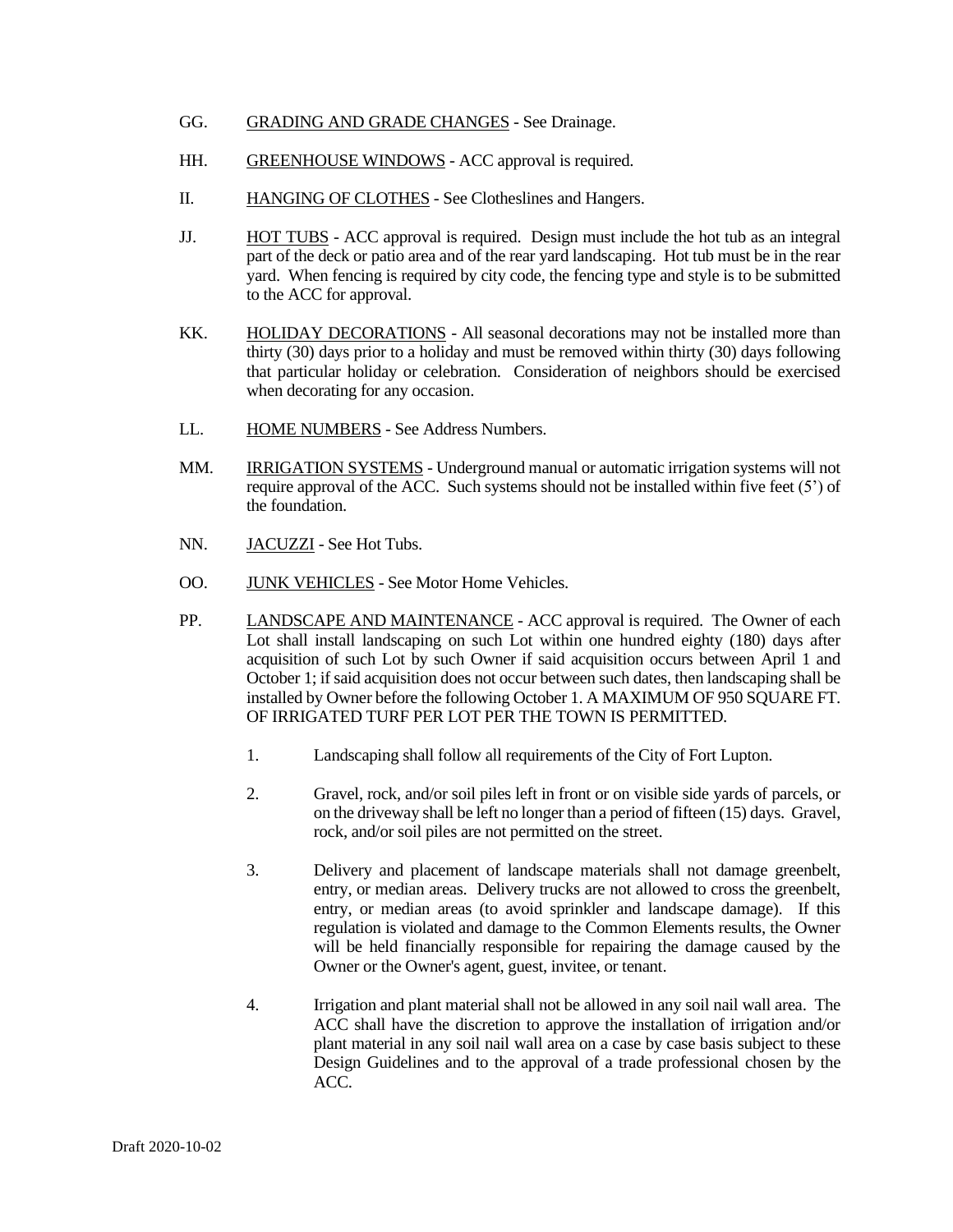- QQ. LIGHTS AND LIGHTING ACC approval is not required for exterior lighting which is in accordance with the following regulations: Exterior lights must be of the same style and character as those installed by builder on other Homes or Lots, and be as small in size as is reasonably practicable. Exterior lighting should be directed towards the Owner's Home and must be of low wattage to minimize glare sources to neighbors and other Owners. Any variance from these Design Guidelines or use of high wattage spotlights or floodlights requires ACC approval.
- RR. LIVESTOCK See Animals.
- SS. MICROWAVE DISHES See Antennas.
- TT. MINING AND DRILLING Not permitted.
- UU. MOTOR HOME VEHICLES Not permitted to be located or parked permanently within the Community, as set forth in Section 3.6 of the Declaration. These vehicles must be moved from the Community within seventy-two (72) hours unless approved in writing by the ACC. **This seventy-two (72) hour period is allowed for loading or unloading before and after trips. Such vehicles may be stored only within garages.** The District does not permit enclosed structures other than garages for this type of storage.
- VV. MOTORIZED VEHICLES Motorized vehicles include, but are not limited to, snowmobiles, golf carts, motorcycles, minibikes, go-carts, mopeds, and delivery trucks, but exclude lawn cutting, snow removal, or maintenance equipment. Motorized vehicles shall not be parked so as to be visible from any of the Homes or the street. Motorized vehicles are not to be driven on greenbelts or Common Elements.
- WW. OVERHANGS CLOTH OR CANVAS ACC approval is required. The color of the overhang must be the same as the exterior of the Home, unless otherwise approved by the ACC. Metal or fiberglass awnings are not permitted.
- XX. PAINTING ACC approval is not required if color and color combinations are identical to the original color painted by builder. Color and color combination changes require ACC approval. Changes include any paint or color scheme other than the original brand paint, color number, and scheme which is on file with the builder or the ACC.
	- 1. All exterior color changes must be submitted for approval by the ACC, including repainting of Existing Improvements. The ACC will assess the overall color composition formed by the individual materials.
	- 2. All roof vent caps, louvers, plumbing stacks, chimney flashing, valley flashing, etc., are to be painted a color not in contrast with the color of the roofing.
	- 3. It is recommended that all Homes be painted on a regular schedule to avoid chipping and peeling.
	- 4. Paint schemes must be different from neighboring Homes. The ACC will not approve Design Review Applications which do not include a description of neighbors' paint colors. Failure by the ACC to so inform the Owner requesting such approval shall not be deemed an approval.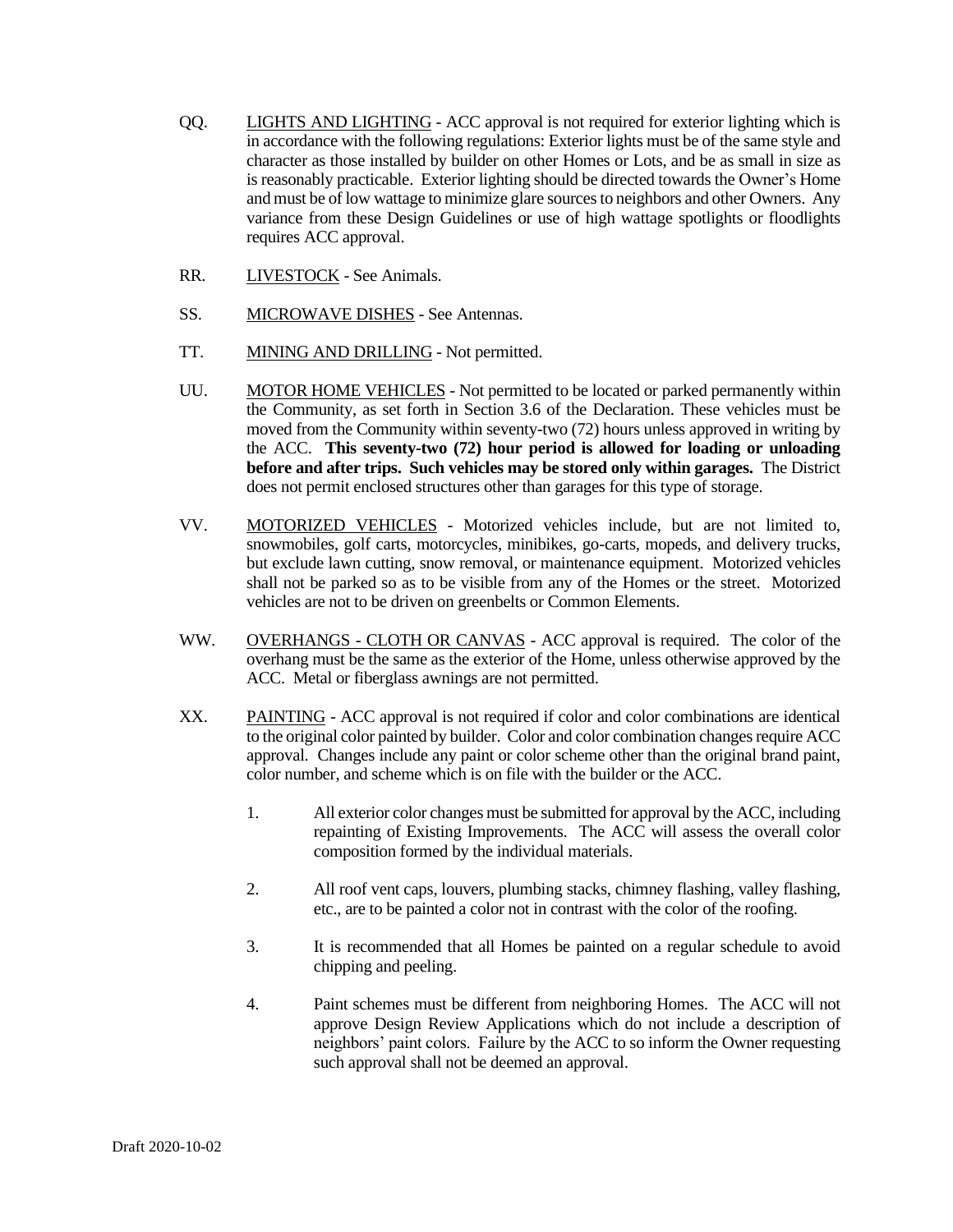- 5. Garage doors are to be the same color as the siding or trim of the Home, unless otherwise approved by the ACC. Outlining the garage door panels in a contrasting color or in a checkerboard design is not permitted.
- 6. Most Homes have multiple tone paint schemes (e.g., siding color, trim color, and accent color for shutters and doors). New colors submitted should, but are not required to, preserve this multiple tone scheme. For example, if the trim was a different color than the doors and shutters originally, it should also be different in the submitted colors.
- 7. Color selection Design Review Applications to the ACCshould include four sets of manufacturer's paint chips. Please indicate which color chips are for trim, siding, and accent (doors and shutters) color. PLEASE PLAN AHEAD AND SUBMIT DESIGN REVIEW APPLICATIONS TO ALLOW FOR THE ACC'S FORTY-FIVE (45) DAY REVIEW TIME FRAME PROVIDED FOR UNDER THE DECLARATION AND THESE DESIGN GUIDELINES.
- 8. All selections are reviewed by the ACC and, in some cases, by a professional consultant.
- 9. In general, after approval, only those areas that are painted may be repainted; only those areas stained may be restained; unpainted surfaces and unstained areas (such as brick) shall remain unpainted and unstained.
- YY. PATIO COVERS ACC approval is required. Plans submitted with the Design Review Application must show the exterior elevation, designate materials and colors, and include dimensions.
- ZZ. PATIOS ENCLOSED See Additions and Expansions.
- AAA. PATIOS OPEN ACC approval is required. Front yard patios are not permitted.
- BBB. PAVING ACC approval is required for front yard changes, regardless of whether for walks, driveways, patio areas, or other purposes.
- CCC. PETS See Animals.
- DDD. PIPES See Utility Equipment.
- EEE. PLAY AND SPORTS EQUIPMENT ACC approval is required. Equipment shall be located in the rear or side yard. Size of play yards will be considered on a case-by-case basis depending on Lot size and proximity to neighbors. The maximum height of the equipment should not exceed fourteen feet (14'). The ACC may require written consent from adjacent neighbors before approving an equipment Design Review Application.
- FFF. PLAYHOUSES ACC approval is required. Materials used to construct playhouses shall be of the same color and materials as on the exterior of the Home, including the siding, roofing, and trim materials. Playhouses shall be allowed only in rear yards and must be screened from view by a Fence. Playhouses shall not be more than eight foot, six inches  $(8'6'')$  high at the peak, nor larger than one hundred twenty square feet  $(120 ft<sup>2</sup>)$ . The ACC in reviewing the Design Review Application shall consider Lot grading, Lot size, Fence locations, landscape screenings, etc. Only one (1) playhouse will be allowed per Lot.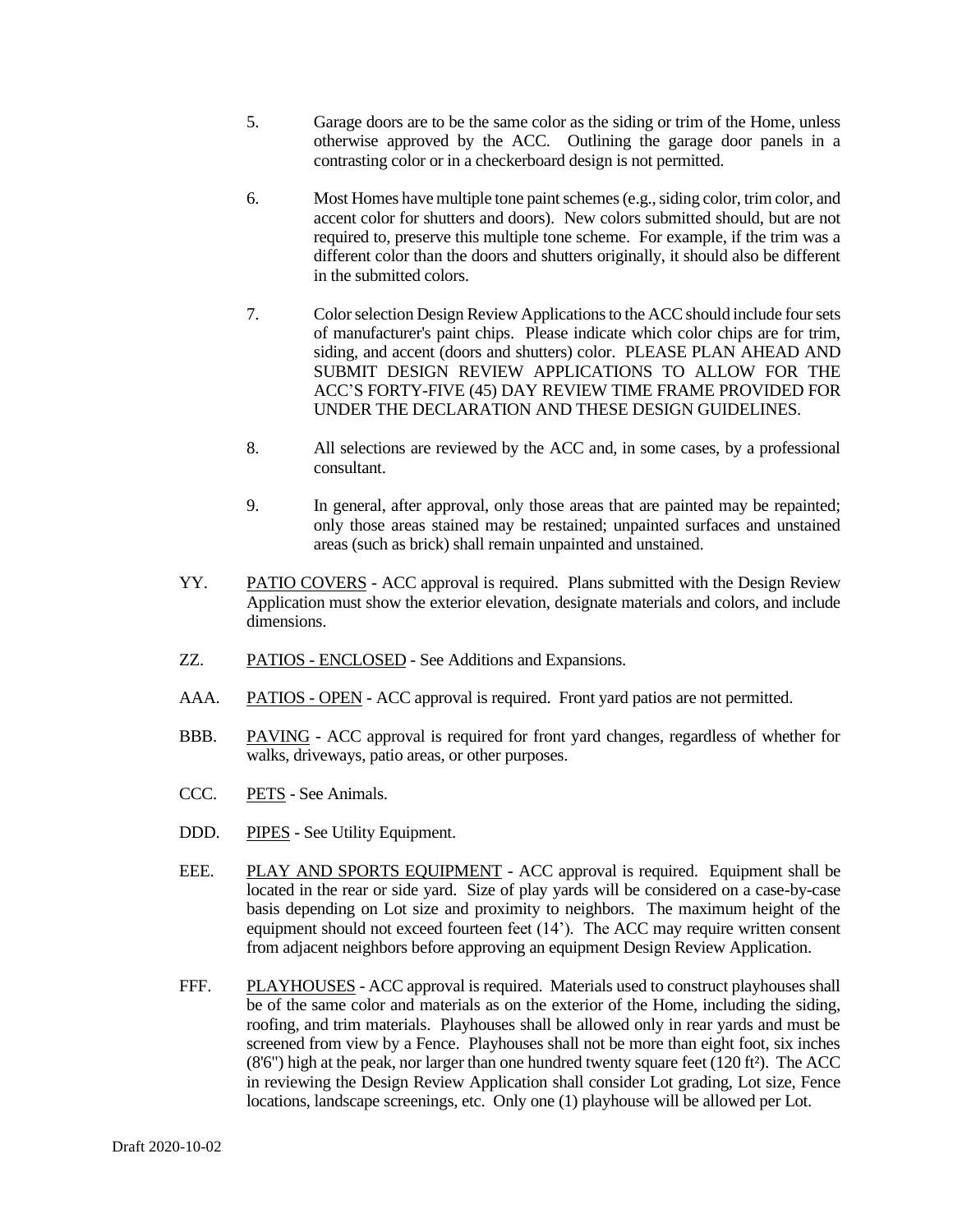- GGG. POLES See Flagpoles, Utility Equipment, Basketball Backboard, etc.
- HHH. POOLS ACC approval is required. When required by city code the fencing type and style is to be submitted to the District for approval.
- III. RADIO ANTENNAS See Antennas.
- JJJ. ROOFS ACC approval is required. Submit colors and type of materials to be used. Uniformity with existing Homes in the Community is required.
- KKK. ROOFTOP EQUIPMENT Not permitted.
- LLL. SAUNAS See Additions and Expansions.
- MMM. SETBACKS The City of Fort Lupton's requirements must be met.
- NNN. SEWAGE DISPOSAL SYSTEMS Not permitted.
- OOO. SHEDS/EXTERIOR BUILDINGS ACC approval is required. Materials used to construct any shed or exterior building shall be of the same colors and materials as on the exterior of the Home, including siding, roofing, and trim materials. Rubbermaid and aluminum sheds are not permitted. Sheds shall be allowed only inside of rear yards and must be screened from view by a Fence. Sheds shall not be more than eight foot, six inches (8'6") high at the peak, nor larger than one hundred twenty square feet (120ft²). The ACC in reviewing the Design Review Application shall consider Lot grading, Lot size, Fence locations, landscape screenings, etc. Only one (1) shed will be allowed per Lot.
- PPP. SHUTTERS EXTERIOR ACC approval is required. Exterior shutters must be the same materials and painted to match the color scheme of the exterior of the Home.
- QQQ. SIDING ACC approval is required. Siding must be essentially the same as the siding installed by the builder on other Homes in the Community, must be high-quality hardboard siding, and must be painted according to these Design Guidelines. See Painting. Aluminum or steel siding will not be permitted.
- RRR. SIGNS No advertising or signs of any character shall be erected, placed, permitted, or maintained other than a name plate of the occupant and a street number, and except for a "For Sale," "Open House," "For Rent," or security sign of not more than six (6) square feet in the aggregate, and such other signs, for such length(s) of time, which have the prior written approval of the ACC or are expressly permitted by applicable law. Notwithstanding the foregoing, signs, advertising, or billboards used by the Declarant (or by any Builder with the express written consent of the Declarant) in connection with the sale or rental of Lots, or otherwise in connection with development of or construction on the Property, shall be permissible.
- SSS. SKYLIGHTS ACC approval is required.
- TTT. SPAS See Hot Tubs.
- UUU. SPRINKLER SYSTEMS See Irrigation Systems.
- VVV. STATUES, FOUNTAINS, LAWN ORNAMENTS, and WATER FEATURES ACC approval is required. The ACC will consider limited statues, fountains, lawn ornaments,

Draft 2020-10-02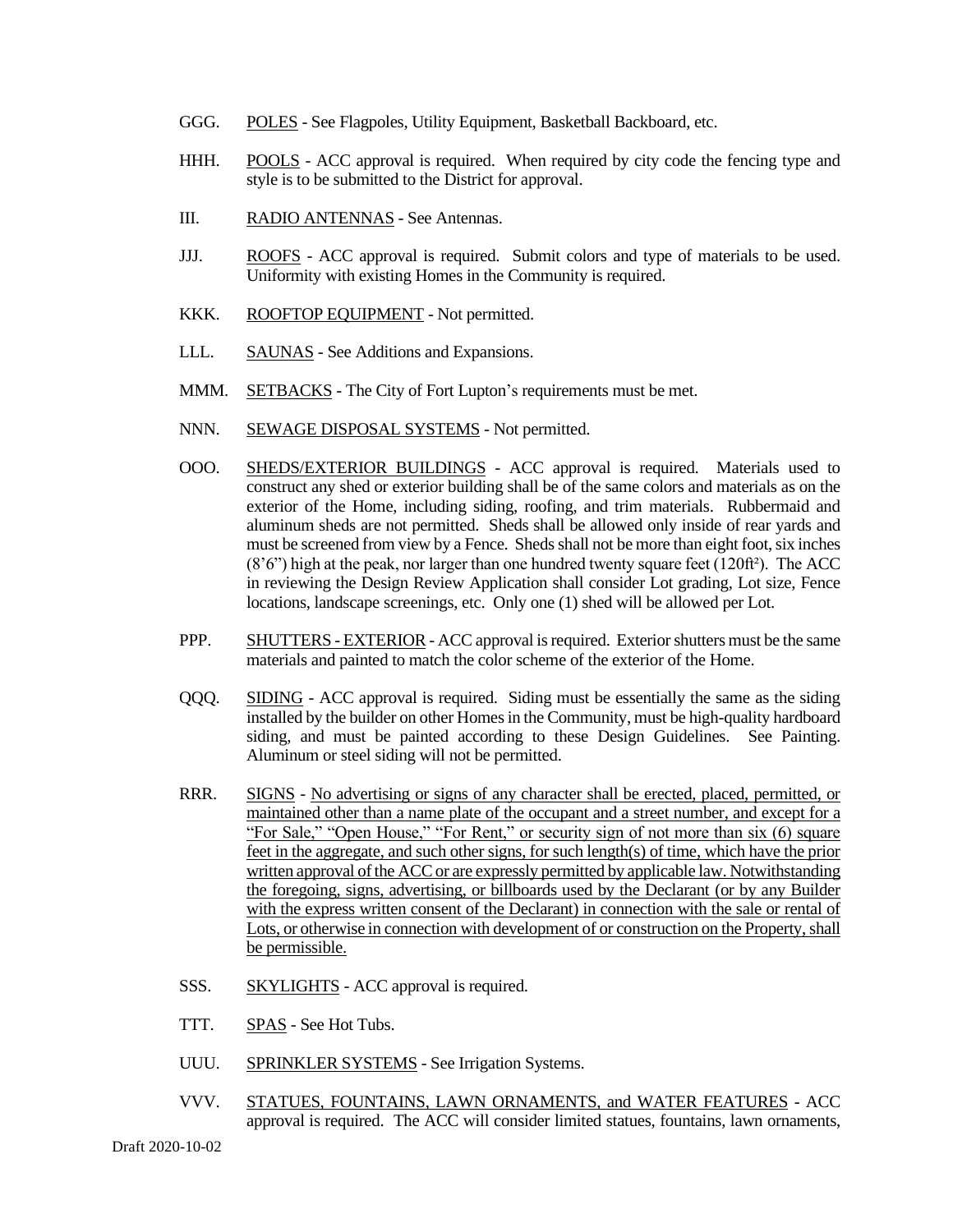or water features if the Proposed Improvement is consistent with the overall Lot landscape theme, is consistent with Home colors (both field and trim), and is harmonious with other Homes in the Community. If the Design Review Application calls for placement of the statute, fountain, lawn ornament, or water feature in the front yard, it must be located on porch steps or within a five foot (5') boundary from the front of the Home and its height shall not exceed three feet (3'). No more than four (4) statuaries will be allowed in the front yard of any Home.

- WWW. STORAGE SHEDS See Sheds.
- XXX. STORM DOORS See Doors.
- YYY. SUNSHADES See Overhangs.
- ZZZ. SWINGSETS See Play and Sports Equipment.
- AAAA. TELEVISION ANTENNAS See Antennas.
- BBBB. TEMPORARY VEHICLES See Motor Home Vehicles.
- CCCC. TENNIS COURTS Not permitted.
- DDDD. TRAILERS See Motor Home Vehicles.
- EEEE. TRASH CONTAINERS See Section 10.10. of the Declaration.
- FFFF. TREE HOUSES Not permitted.
- GGGG. UNDERDRAINS Modification or impeding the flow of drainage is prohibited.
- HHHH. UTILITY EQUIPMENT Installation of utilities or utility equipment requires ACC approval unless the equipment is to be located underground or within an enclosed structure. Pipes, wires, poles, utility meters, and other utility facilities must be kept and maintained, to the extent reasonably possible, underground or within an enclosed structure.
- IIII. VANES ACC approval is required.
- JJJJ. VEHICLES See Motor Home Vehicles.
- KKKK. VENTS See Rooftop Equipment.
- LLLL. WALLS RETAINING ACC approval is required. Retaining walls must be constructed to conform to local municipal code requirements. The Owner shall provide a detailed landscape plan, indicating the size and exposure of the retaining wall, as part of the Design Review Application. Owners are responsible for maintaining appropriate Lot drainage and shall not impair adjacent Lot drainage patterns. Retaining walls shall be constructed of brick, treated wood, natural stone, or similar materials, subject to approval by the ACC. Exposed concrete retaining walls will not be permitted.
- MMMM. WELLS Not permitted.
- NNNN. WIND TURBINES Not permitted.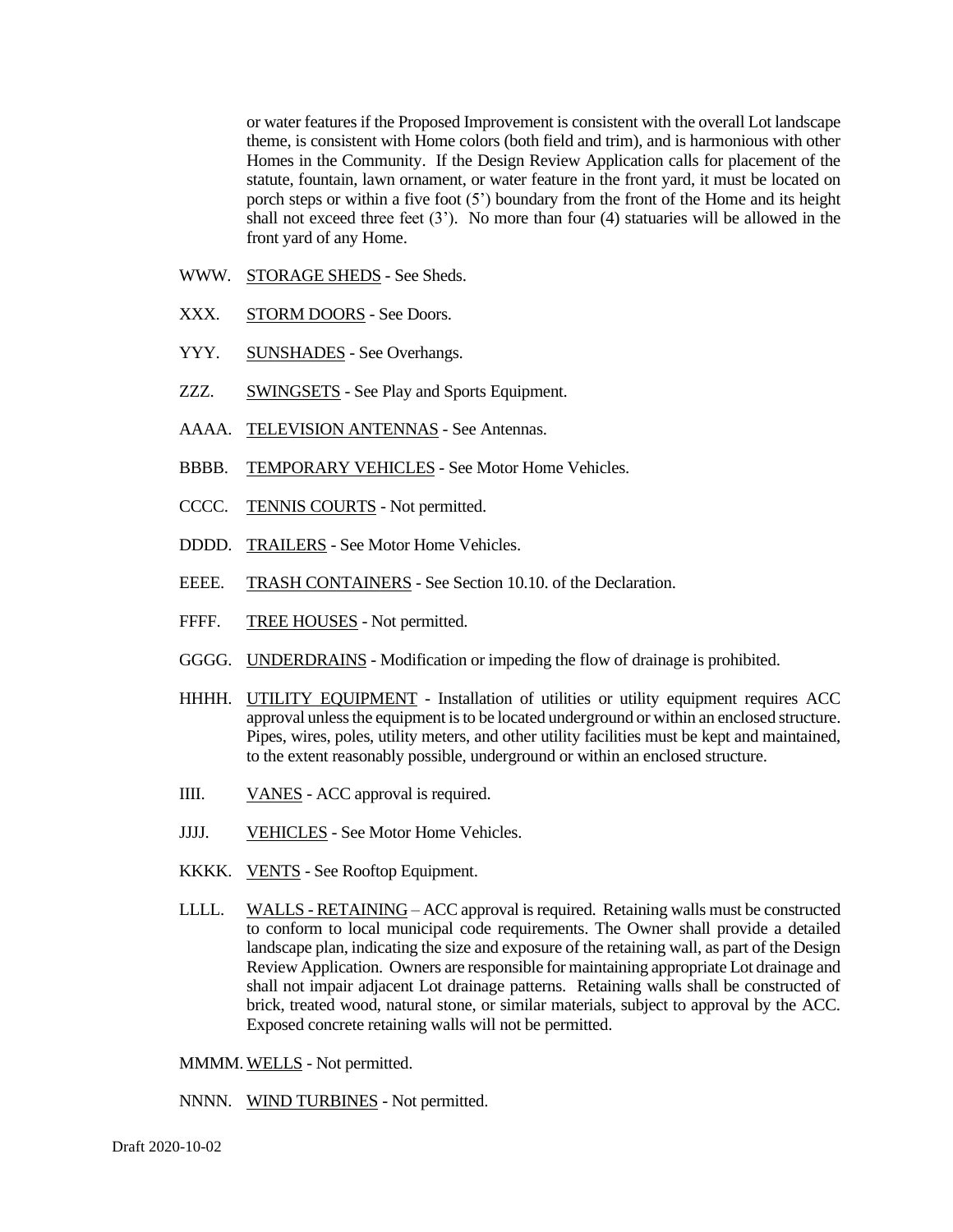- OOOO. WINDOWS ACC approval is required for all windows that are not of the same style or design as was originally installed by the builder. Design Review Application submitted to the ACC shall include a description of the window frame material and color. Mill finish on aluminum windows is not permitted. Security window bars are not permitted.
- PPPP. WOOD STORAGE Not permitted.
- QQQQ. XERISCAPE Xeriscape is defined as the incorporation of native drought tolerant, or low water use plant material into landscape plans. Xeriscape offers Owners an opportunity to select plants and plant materials that are more compatible with local Colorado conditions. Xeriscape landscapes must include a combination of rock, mulches, shrubs, trees, grasses, and ground covers. A minimum of sixty-five percent (65%) of the area to be landscaped must be covered by plant material at maturity. Contact your local nursery for suggested plant species to incorporate in a xeriscape landscape plan. See Section II. PP. LANDSCAPE AND MAINTENANCE of these Design Guidelines further information.

#### III. PROCEDURES FOR ACC APPROVAL

- A. GENERAL All Proposed Improvements, including Proposed Improvements not contained within Section II. of these Design Guidelines, shall have been first submitted to and approved by the Design Review ACC before a Proposed Improvement is commenced. Please note, in a few cases, as indicated within the proceeding Section II., a specific type of Proposed Improvement will not be permitted under any circumstances.
- B. ADVISING OF NEIGHBORS It is suggested and recommended that Owners advise neighbors of their Proposed Improvements prior to making a Design Review Application to the ACC. The ACC, in its discretion, may request adjacent neighbor input as part of its deliberation process.
- C. DESIGN REVIEW APPLICATION Prior to commencing any improvement to any Lot or Home in the Community, an Owner must make a Design Review Application in accordance with these procedures.

All Design Review Applications should be made to the District's Management Company and must include the following:

- 1. **One (1) copy of the "Design Review Application" form, attached to these Design Guidelines as Attachment 2, which must be signed and dated by the Owner; and**
- 2. **One (1) copy of complete drawings, specifications, and plans, as further described in these Design Guidelines.**

The ACC may obtain input from the Board related to any Design Review Application.

D. DRAWINGS, SPECIFICATIONS, AND PLANS - **Article 2 of the Declaration requires an Owner to submit to the ACC, prior to commencement of any Proposed Improvement, drawings, descriptions, plot plans, construction plans, specifications, and samples of materials and colors, etc., as well as such other materials and information that may be required by the ACC in order to show exterior design, height, materials, color, and location of any Proposed Improvement plotted horizontally and vertically, location and size of driveways, location, size, and type of landscaping, fencing, walls, windbreaks, and grading plan in relation to the Proposed Improvement.**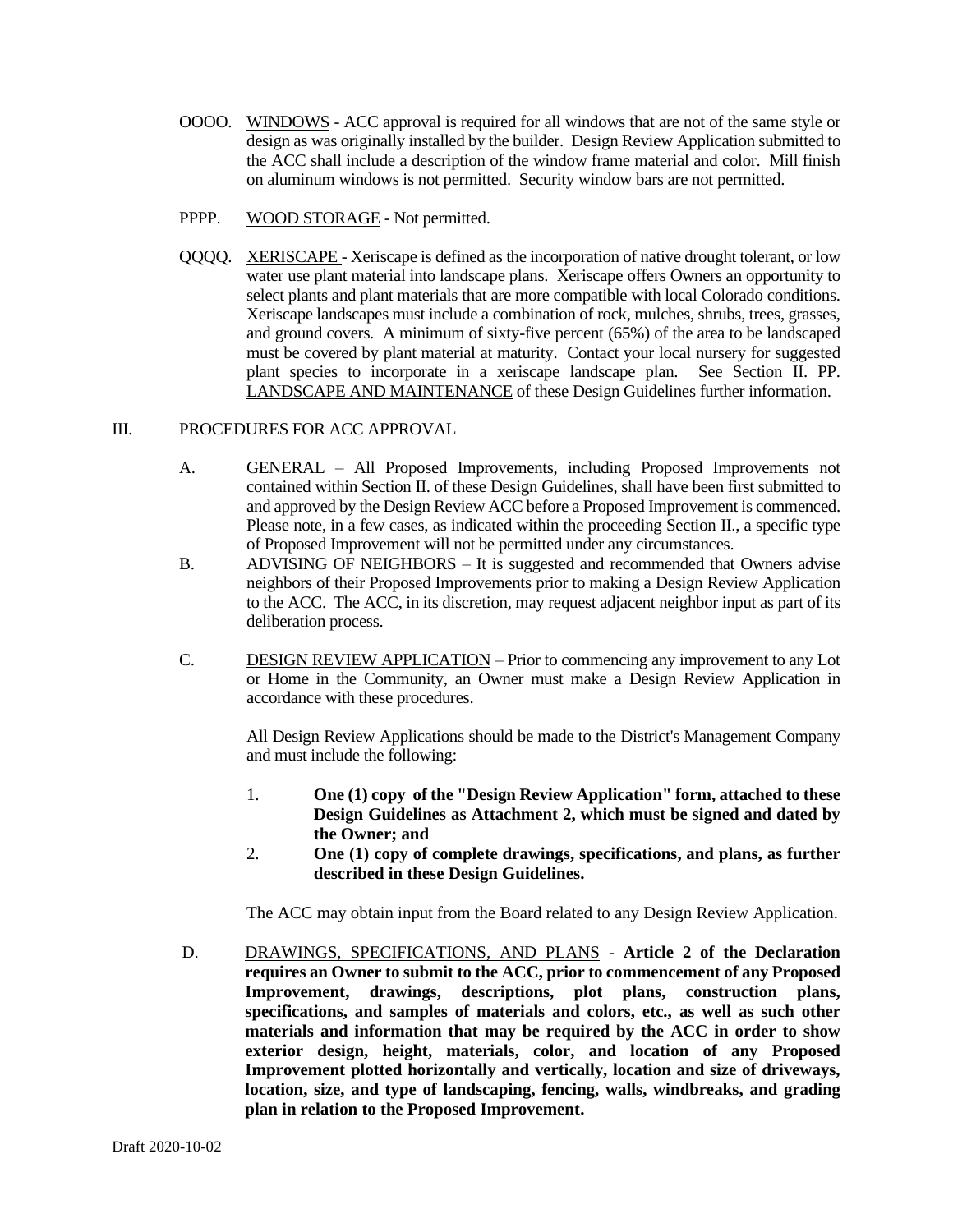In the case of major Proposed Improvements, such as room additions, decks, or structural changes, detailed plans should be professionally prepared by an architect, engineer, and/or draftsman, however, simple drawings and descriptions may be sufficient for other Proposed Improvements.

Whether done by the Owner or professionally, the following provisions should be followed in preparing drawings, specifications, and plans:

- 1. The drawing, specification, or plan should be done to scale, and should depict the property lines of the Lot and the outside boundary lines of the Home as located on the Lot. Drawings made from a Lot survey base are preferred;
- 2. Existing Improvements, in addition to the Home, should be shown on the drawing, specification, or plan, and identified or labeled. Such Existing Improvements include driveways, walks, decks, trees, bushes, etc.;
- 3. The Proposed Improvements should be shown on the drawing, specification, or plan and labeled;
- 4. Either on the drawing, specification, or plan, or on an attachment, there should be a brief description of the Proposed Improvement, including the materials to be used and the colors;
- 5. The drawing, specification, or plan and other materials should show the name of the Owner, the address of the Home or Lot, and a telephone number where the Owner can be reached;
- 6. The drawing, specification, or plan shall include dimensions, setbacks, roof slopes, types of materials and both elevation and plan views of all proposed expansions or additions; and
- 7. Applications for paint change must be accompanied by samples or chips of the colors to be approved, along with a written description of color schemes of adjacent Homes.

Drawings, specifications, plans, color samples, and other materials submitted by Owner as part of the Design Review Application process will be retained by the ACC in accordance with its obligations as further detailed in the Declaration.

- E. REVIEW FEE No fee is charged at the time the Design Review Application is submitted for review by the ACC. All costs for review of Design Review Applications shall be borne by the submitting Owner, shall be assessed to the submitting Owner, and shall be payable prior to final approval. Potential costs for review of Design Review Applications may include any reasonable engineering consultant fees or other fees incurred by the ACC in its review.
- F. ACTION BY THE ACC The ACC will meet as required to review submitted Design Review Applications. The ACC may require submission of additional information or material and the Design Review Application will not be deemed submitted until all information and materials required by the ACC have been received by the ACC. **The ACC will act upon all Design Review Applications within forty-five (45) days after receipt of the complete Design Review Application or forty-five (45) days after**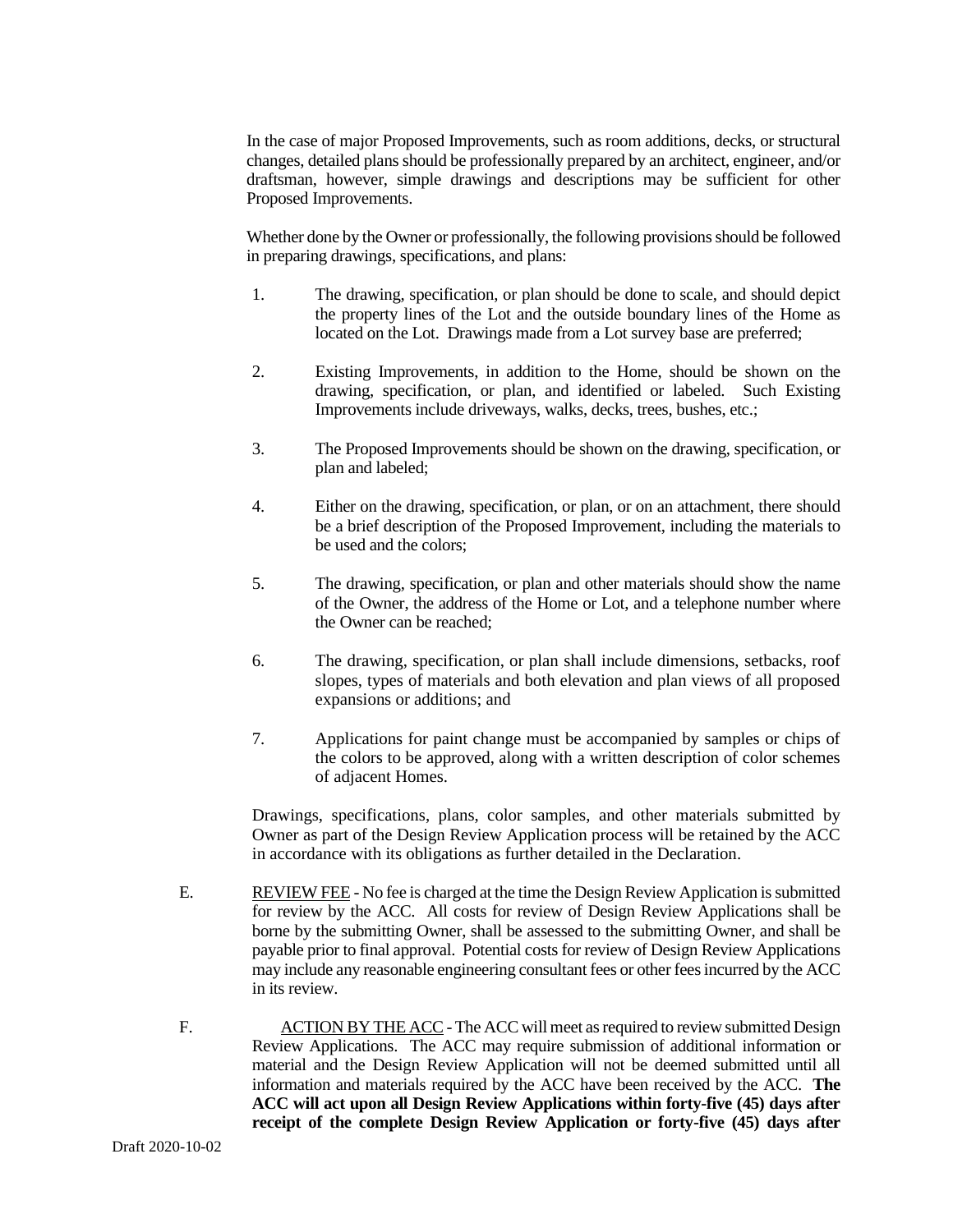**receipt of all additional information and materials requested by the ACC, whichever is later, unless the time is extended by mutual agreement**. All decisions of the ACC will be in writing.

- G. PERFORMANCE OF WORK After approval of any Proposed Improvement by the ACC, the Proposed Improvement should be accomplished as promptly and diligently as possible and in complete conformity with the approved plans, drawings and descriptions as well as any other terms and conditions of the approval. The work must be completed, in any event, within one (1) year after approval by the ACC.
- H. ENFORCEMENT OF DECLARATION AND DESIGN GUIDELINES The ACC shall have the responsibility to enforce the architectural requirements of the Declaration and these Design Guidelines.
	- 1. Inspection The ACC shall have the right, but not the obligation, to inspect any Proposed Improvement prior to, during, or after completion of the same, in order to determine whether or not the Proposed Improvement is being completed or has been completed in compliance with the Declarations, Design Guidelines, and ACC approval.
	- 2. Complaint Owners may submit written complaints to the Enforcement Committee for violations of the architectural requirements of the Declaration and these Design Guidelines within the Community ("Complaint"). Upon receipt of a Complaint the Enforcement Committee will investigate the same if such Complaint is dated and signed by the submitting Owner. The ACC shall use all reasonable means to maintain the anonymity of complaining Owners. The Enforcement Committee shall be allowed access to the property of the Owner filing the Complaint for purposes of verification of the Complaint.

If a violation is found, the ACC shall notify the Owner whose Lot or Home is in violation, in writing, requesting that appropriate action be taken to achieve compliance. If such Owner does not bring the violation into compliance with the Declaration and Design Guidelines within the time specified by the notice, the ACC will request that the violation be referred to the Board for enforcement action, which may include the ACC fining the Owner for such non-compliance.

# I. VARIANCES, WAIVERS, AND NO PRECEDENT –

- 1. Variances The ACC may grant reasonable variances or adjustments from any conditions and restrictions imposed by Article 5 or Article 10 of the Declaration or these Design Guidelines in order to overcome practical difficulties or prevent unnecessary hardships.
- 2. Waivers The approval or consent of the ACC to any Design Review Application, variance, or adjustment shall not be deemed to constitute a waiver of any right to withhold or deny approval or consent by the ACC as to any application or other matters whatsoever as to which approval or consent may be subsequently required.
- 3. No Precedent The approval or consent of the ACC to any Design Review Application, variance, or adjustment shall not be deemed to constitute a